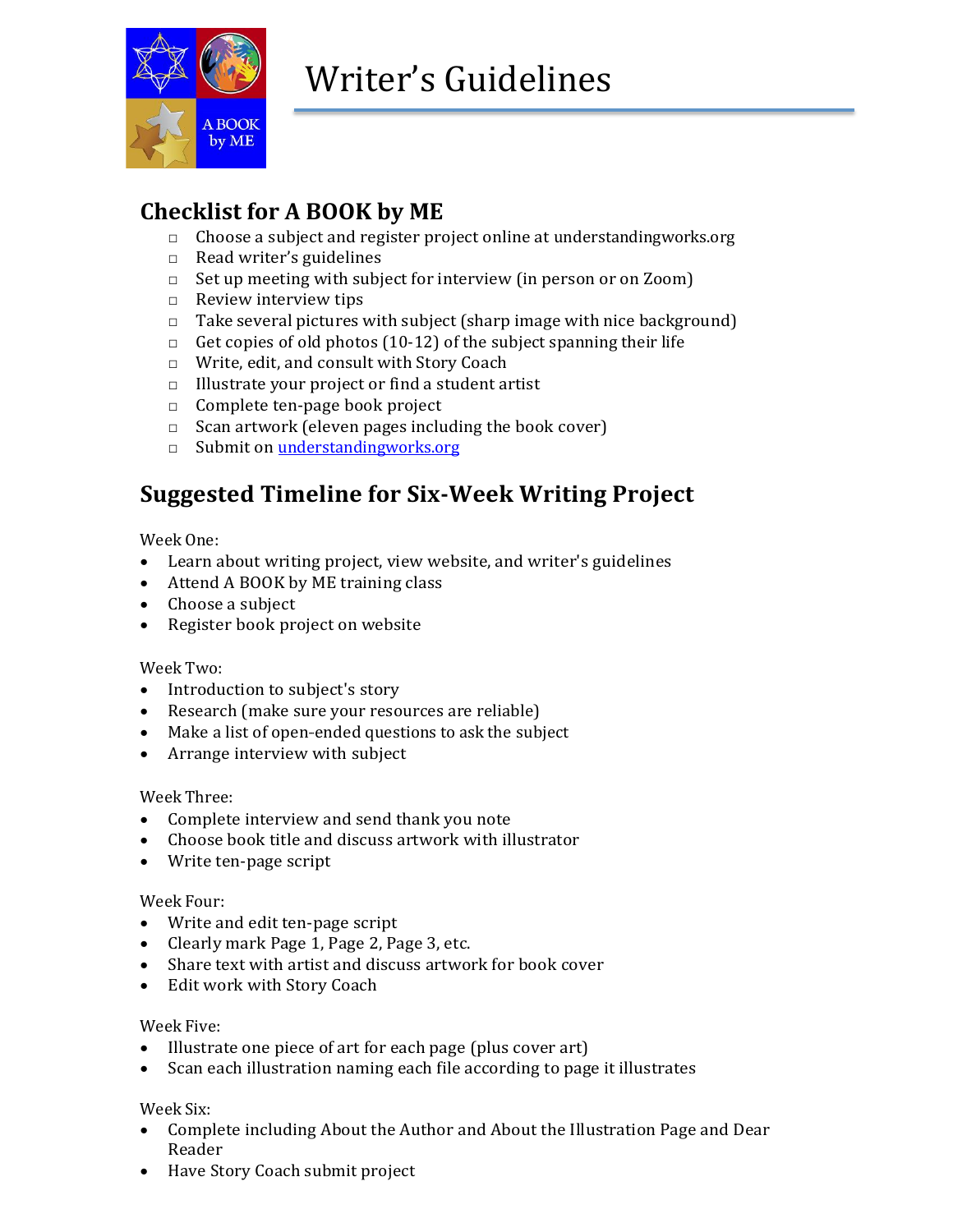

### **Choosing Your Subject**

We only allow one children's book about each subject. We don't want you to work hard on the project only to find out another author wrote about the same person. After you have selected your subject, register online at understandingworks.org

### **WHAT do you write about?**

- Research the time period of your main topic.
- Research your area for possible stories. You can go to your local VFW, nursing homes, or put an article in the newspaper to locate a subject. Social media is very effective as well. See the example of a press release below.
- Use primary sources and up-to-date resources.
- Historical accuracy is extremely important. Look at photos online before illustrating your book to see what clothing, hairstyles, buildings, and cities looked like in this time period.

#### **WHO do you write about?**

Preferably someone 1) in your area 2) still living and 3) who was directly impacted by an historical event. If the subject is deceased but you are able to find sufficient information about their story, please feel free to register the project online. Choose one of the following to write about:

- Holocaust Survivor, Liberator or Righteous Gentile
- Human Rights Civil Rights era
- Heroes WWII, Korean War or Vietnam War veterans

**Press Release Example:** Send to your hometown newspaper. Use this example as provided or change as necessary:

#### WANTED: True Stories of Heroic Veterans

(Name of teacher) at (Name of school), encourages local students to participate in a special writing project. Understanding Works is looking for young people who love history and would like to be a published author. Their program, A BOOK by ME, preserves the true stories of heroic veterans and others, in books written by children for children.

A BOOK by ME was started in Illinois to document the experiences of WWII Veterans and Jewish Holocaust survivors. Now the search is on across the nation for more of these reallife heroes from WWII, Korean War and Vietnam. We want to share their stories so the next generation can learn about these remarkable people. These books sets can be donated to schools for educational purposes. For more information visi[t understandingworks.org.](file:///C:/Users/jeani/Downloads/understandingworks.org)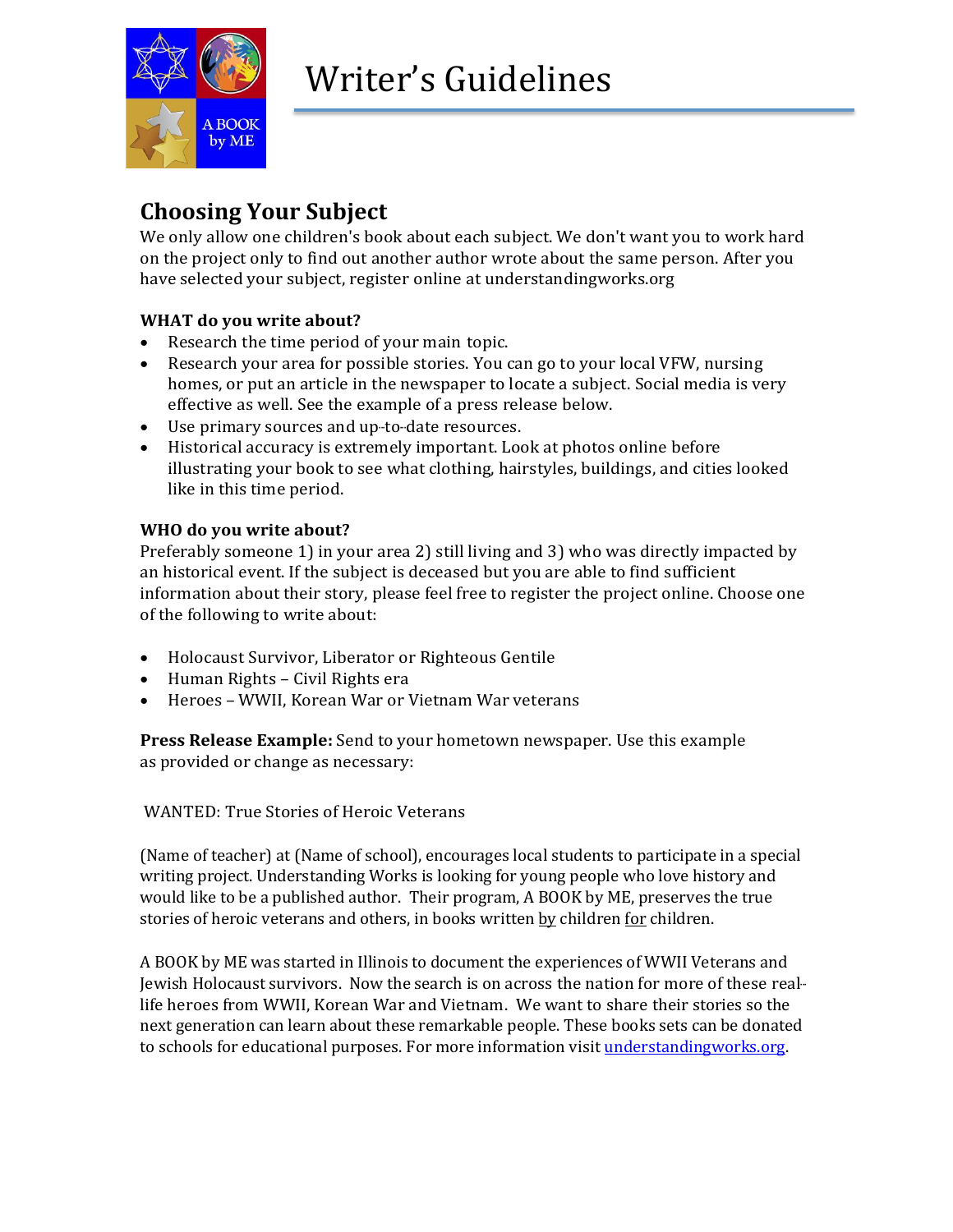

## **Registering Your Project**

First, visit <understandingworks.org> to register your project. The paperwork includes contact information for you and your subject.

You will need to designate a person to be your mentor or "Story Coach" while you work on this project. It needs to be an adult, such as a teacher, parent, librarian, etc. Your coach will:

- help set up and attend the interview with you
- help you write the Dear Reader page of your book
- write a two-page Biography on subject  $(1,000 \text{ to } 1,200 \text{ words max.})$  that will be published in the back of the book
- write a brief summary for the back cover of book
- help you obtain photos of the subject for the Dear Reader page and 10-12 pictures for photo page (older B&W spanning subject's lifetime and some more recent)
- take a photo of you with the subject for the About the Author page during the interview
- help you with any questions you have during the writing/illustrating process

It is helpful to look at an example book. Check out books on Amazon. Visit [understandingworks.org](file:///C:/Users/jeani/Downloads/understandingworks.org) to see book sets for classrooms.

### **Interview Preparation**

Because some of the subjects may have been through a traumatic experience, the interview may be difficult for them. Take this into consideration by exhibiting patience and understanding. Be aware the individual may be hard of hearing so talk slow and clear.

Before the Interview:

- Phone the individual to make meeting arrangements (in subject's home or on Zoom)
- Let them know the approximate length of the interview, typically an hour.
- Ask if they would bring at 10-12 photos spanning their life. If the subject does not have a digital copy of these photos, you can 1) take a clear picture of the photograph using a cell phone 2) stop at a copy center and immediately return them 3) take the photos home to scan and return them.
- Ask permission to take several photos with them. Bring a cell phone with a good camera with you.
- Arrange for Story Coach to take the detailed notes so that you have another resource during your writing stage. The Story Coach will need this for the two-page biography.
- Ask permission to record the interview if you have a cell phone. This will be beneficial if you have trouble remembering a fact or detail later.
- Research your subject's time period. Include in storyline if appropriate.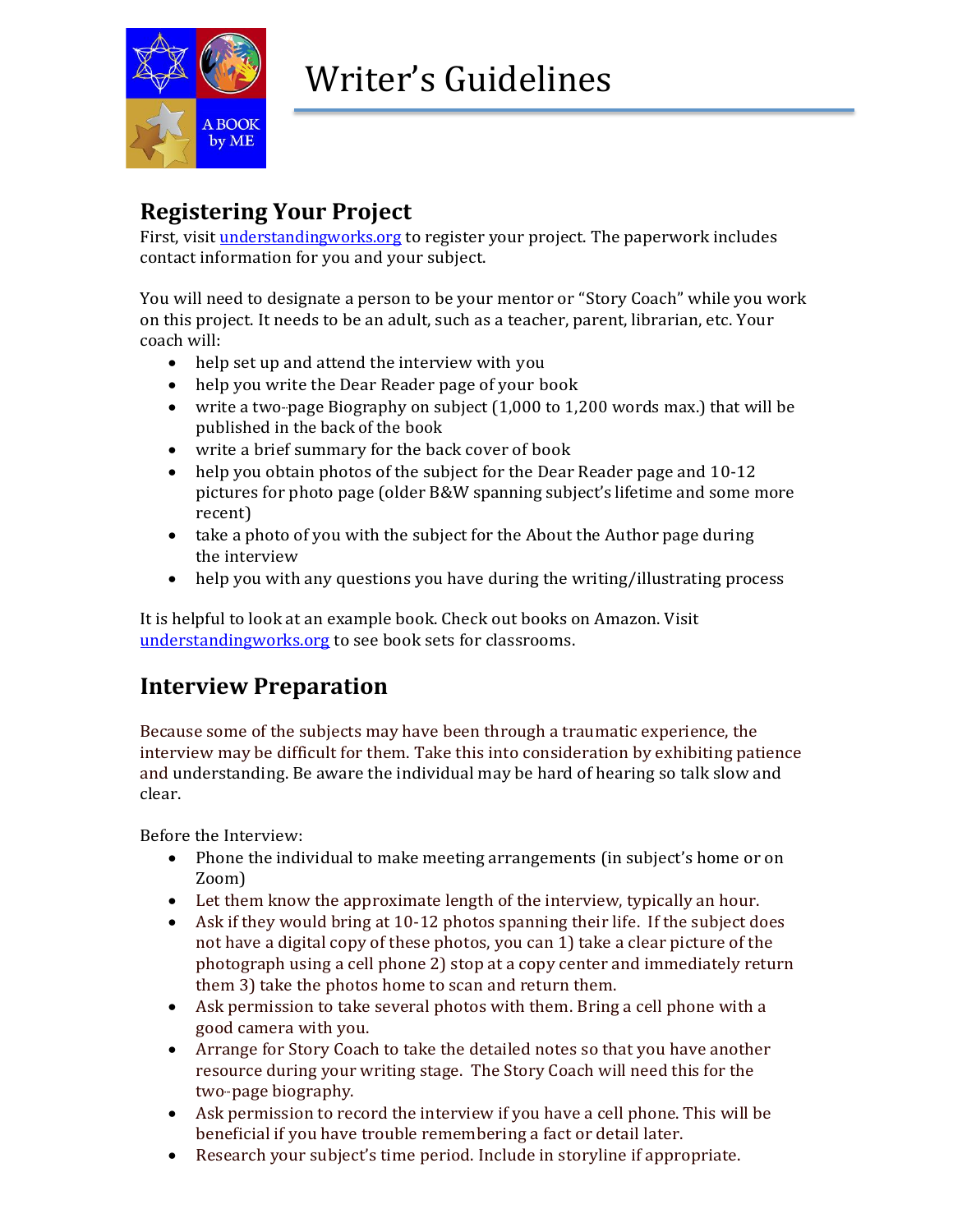

- Prepare potential questions in chronological order on paper to refer to during the interview: Example: pre-war years, war time years, liberation, post-war years. This will help you in the writing process. Ask questions dealing with the subject's family, occupation and education. Ask open-ended questions, like: Tell me about your family life before the war.
- Be prepared to hear something from your subject that may not be on your list but should be in the storybook because of its historical value.

During the Interview:

- Arrive on time. Take time to tell them about you and why you want to write their story.
- Look them in the eye and speak clearly. Be a good listener and avoid interruptions.
- Respect the individual's time and energy level. Ask the subject if they need to take a break.
- Respect their right to *not* answer a question. You don't have to ask every question on your list.
- Clarify what you don't understand.
- Thank them for their time and for helping you understand that time period.
- It may be emotionally draining for the individual so display much gratitude.
- Notify them that A BOOK by ME will send them a proof copy of the book for them to edit. Remind them the need to sign a release.
- Remember to take a photo with them and get images spanning their lifetime

After the Interview:

- Follow up with a thank you phone call a day or so later.
- Send a Thank You card.
- Keep the subject updated on your progress.

## **Writing**

HOW do you write their story?

- Remember: there are only 10 pages. We suggest 2–4 sentences per page. Some stories need more detail.
- Have a beginning, middle and end: What was the person's life like before, during and after the war?
- You may include dialogue when the character expresses feelings or thoughts through the conflict or situation.
- Style: Past tense. Show the story, don't just tell.
- A good story should involve the five senses: sight, sound, touch, taste, and smell.
- Remember to leave the reader with a lessoned learned or positive outcome.
- Stories must be exactly ten pages in length, plus the book cover each page written and illustrated.
- Must be true stories. Must be well-written (so that a third-grade student can understand)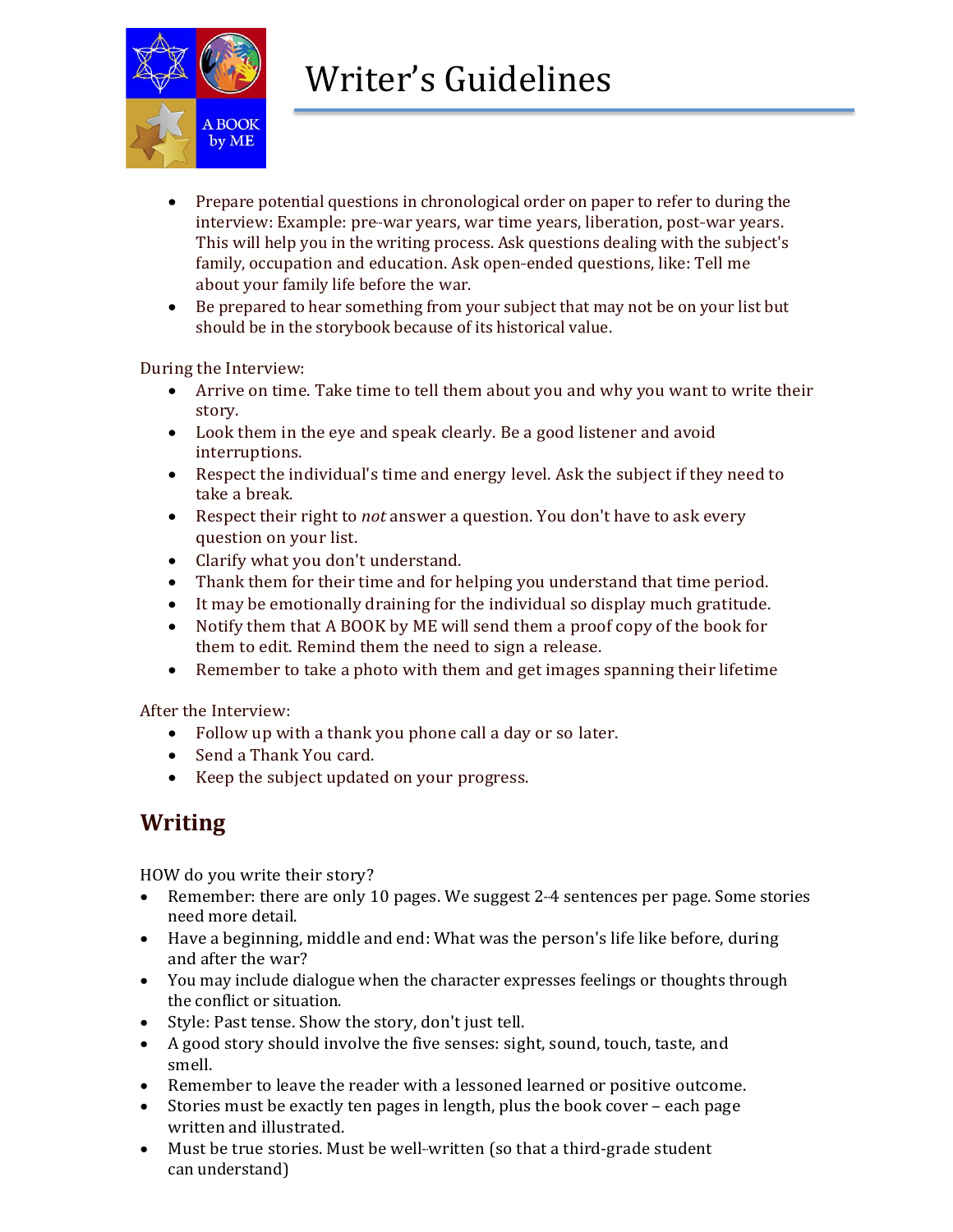

- Have a captivating title, not just the person's name.
- Include a resource page (this will not be published; only for our reference when we check facts)

When you type the story, make sure to clearly mark the pages so that we can tell the exact order of the book. We suggest typing and editing on your own document, then copy and pasting into our form when you are ready to submit.

### **Illustrations**

**Read** the story thoroughly. **Research** the time period with specific attention to clothing, hairstyles, surroundings, buildings, roads, automobiles, trains, etc. **Reach** to the edge of the page --- use your colored pencils, crayons or markers to fill the space as much as possible to make for an eye-catching illustration.

Illustrations are to be done on separate paper from the writing. Use standard 8  $\frac{1}{2}$  X 11 computer paper. You can use any art supplies. Usually, illustrators use markers, crayons, colored pencils, etc. The use of bold bright colors really makes a great presentation. The illustrations need to be dark because light coloring doesn't scan well. When you finish the illustrations, you must scan them. Label each picture file as the page number so that we can easily match the illustrations to the correct page.

## **Submissions**

Submission needs to be done through [understandingworks.org](file:///C:/Users/jeani/Downloads/understandingworks.org) on the Writer's Guidelines tab under A BOOK by ME.

**Note: All submissions will be reviewed but not all will be published.**

The Author Submission Form will include all the information below.

| Illustrator: Note also a series and the series of the series of the series of the series of the series of the series of the series of the series of the series of the series of the series of the series of the series of the |  |        |
|-------------------------------------------------------------------------------------------------------------------------------------------------------------------------------------------------------------------------------|--|--------|
|                                                                                                                                                                                                                               |  |        |
| Check which Series: Holocaust Human Rights                                                                                                                                                                                    |  | Heroes |

Write your story in the blanks below. You must fit the text into all ten pages.

Page 1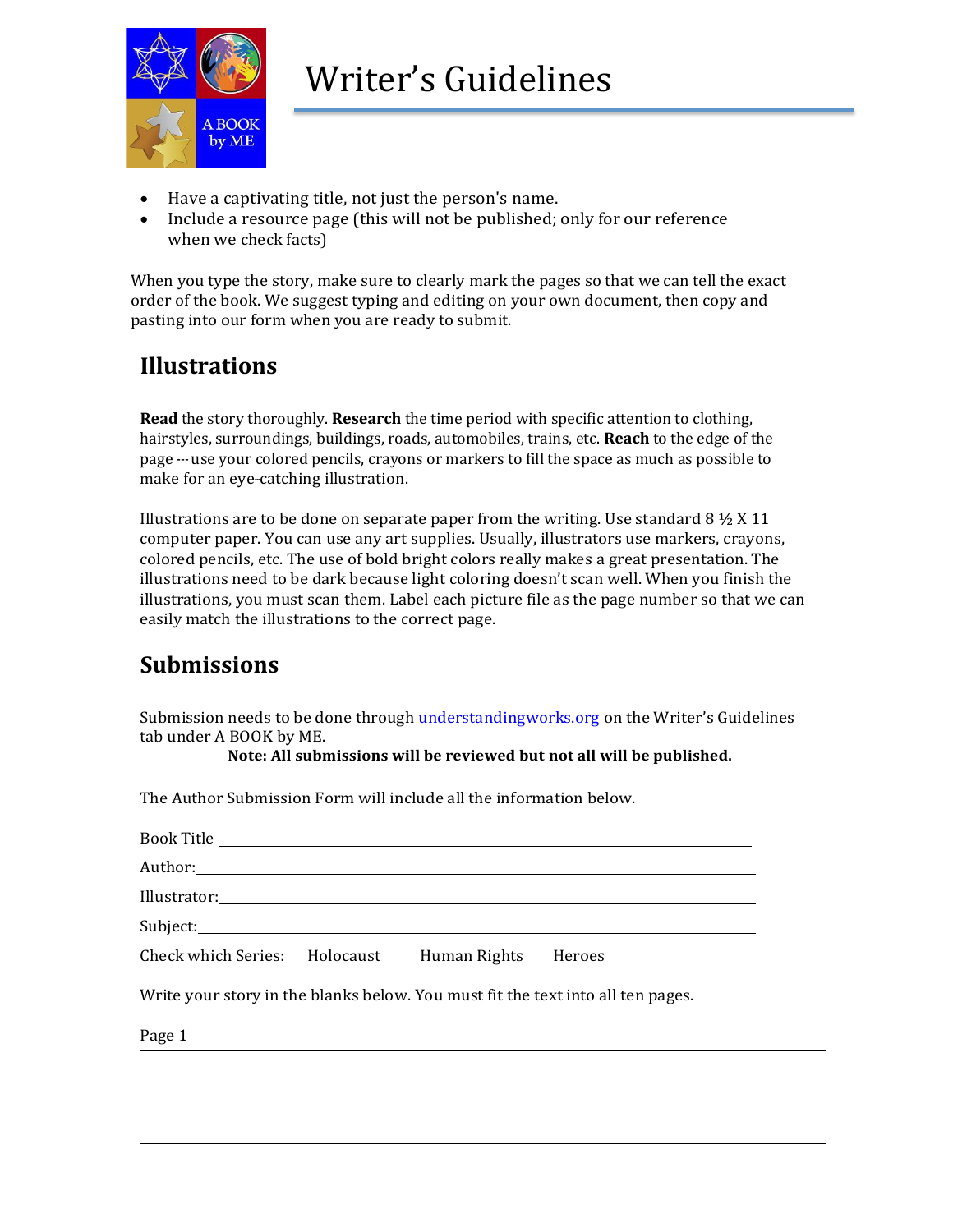

### Page 2

### Page 3

### Page 4

### Page 5

#### Page 6

### Page 7